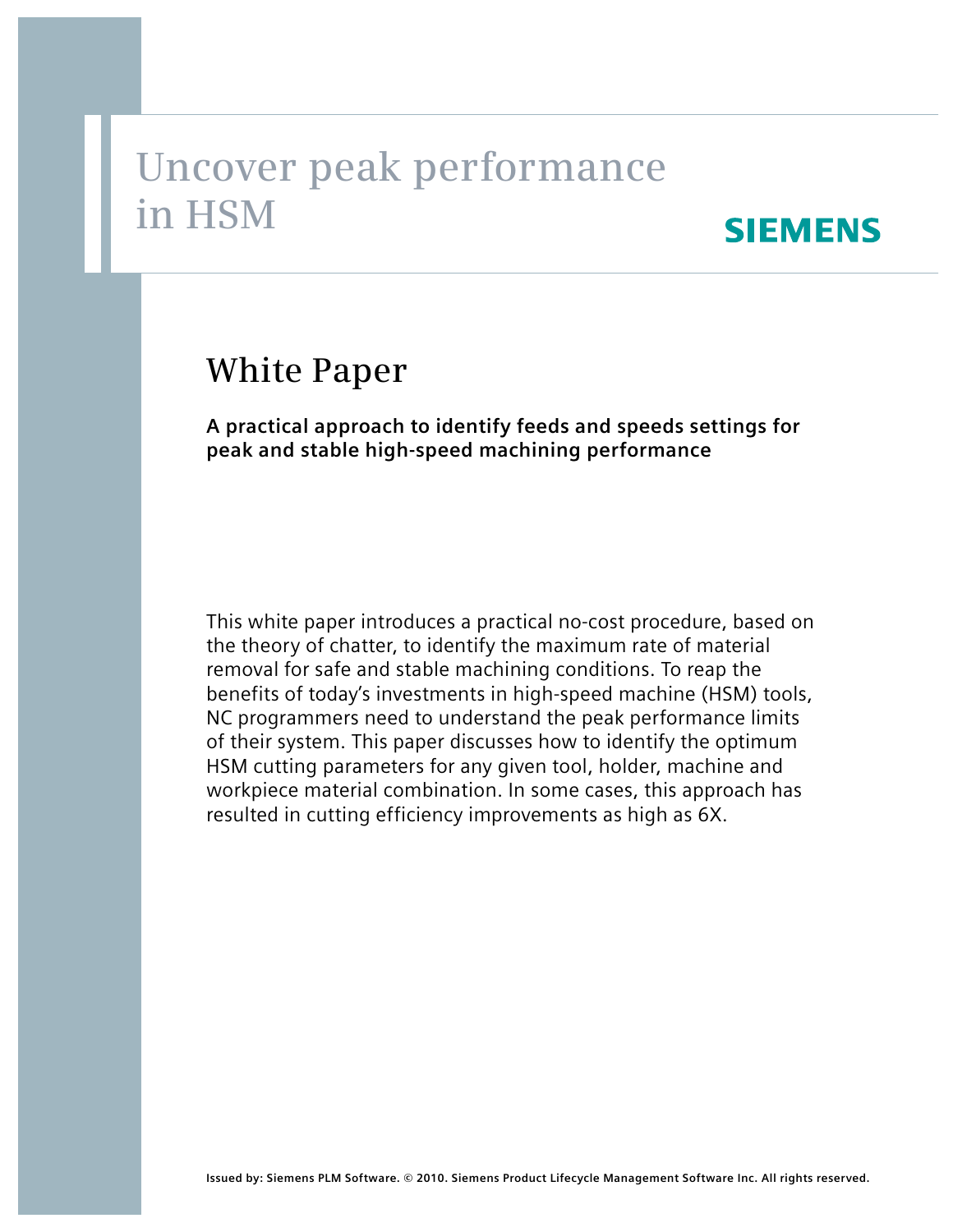### **Contents**

| Reducing speed may not be the most efficient remedy for chatter 9 |
|-------------------------------------------------------------------|
| Machining at higher speeds may not be the most efficient10        |
|                                                                   |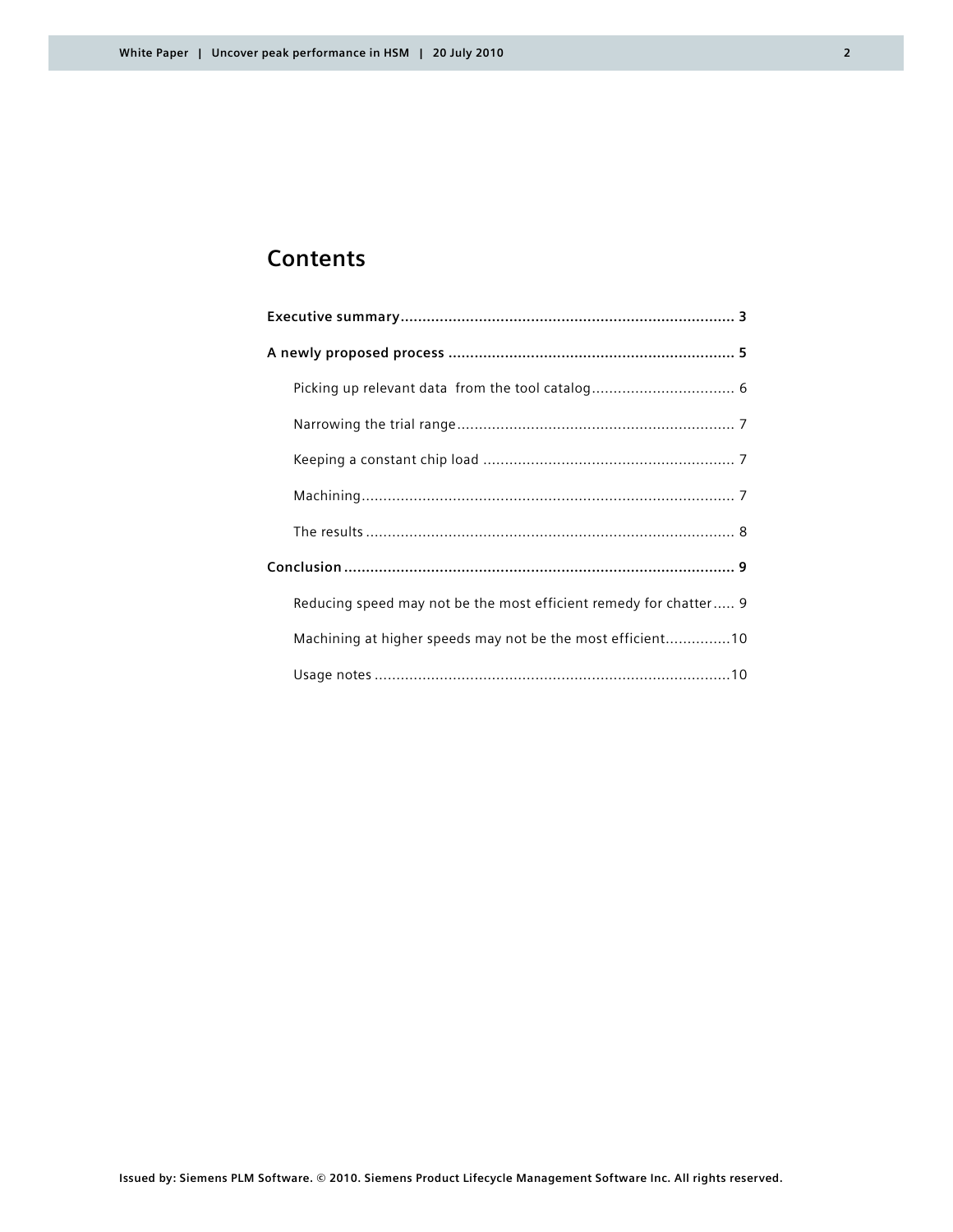## **Executive summary**

One of the major challenges an NC programmer faces every day is identifying critical machining parameters, such as depth of cut, step over, spindle speed and feed rate. Traditionally, the starting point for this data has been either a machining data handbook or the experience of senior machinists on the floor. In a majority of cases, this data is very conservative and/or outdated. When problems arise, the usual recourse is to reduce one or more critical machining parameters. These remedies invariably reduce the metal removal rate (MRR). While this may have been acceptable in the past, today's highly competitive die/mold machining market is forcing users to push the limits of productivity.

The widespread application of high-speed machines in the past several years necessitates a fresh look at how things are done on the shop floor. Simply increasing the spindle speed and feed and decreasing the chip-load significantly do not constitute high speed machining. To reap the benefits of significant investments in high-speed machine tools and accessories, NC programmers need to optimize and reach the safe limits of the system.



Figure 1: Two cuts showing stable and chatter machining conditions.



Figure 2: NX™ software screen shot showing Z level cuts on the test piece.

This white paper discusses the relationship between critical machining parameters and high speed machining. It introduces a new process that stresses the importance of obtaining cutting data for high speed milling applications. This method follows the theory of chatter and leverages stability lobe diagrams to suggest a practical no-cost implementation.

Unstable machining results in poor and wavy surface finishes that many people associate with the pinging noise of chatter.

A new methodology leverages these simple characteristics to identify optimum spindle speeds and cutter loads for any given tool, holder, machine and workpiece material combination. In essence, this method cuts a number of Z level passes at varying spindle speeds to identify stable machining conditions.

A series of identical passes are made on an inclined face of a test block, as in Figure 2. Each pass is performed at increasing spindle speed and feed, maintaining the same chip load for all passes. Listening to cuts and inspecting the surface finish of each pass can identify stable-cutting conditions.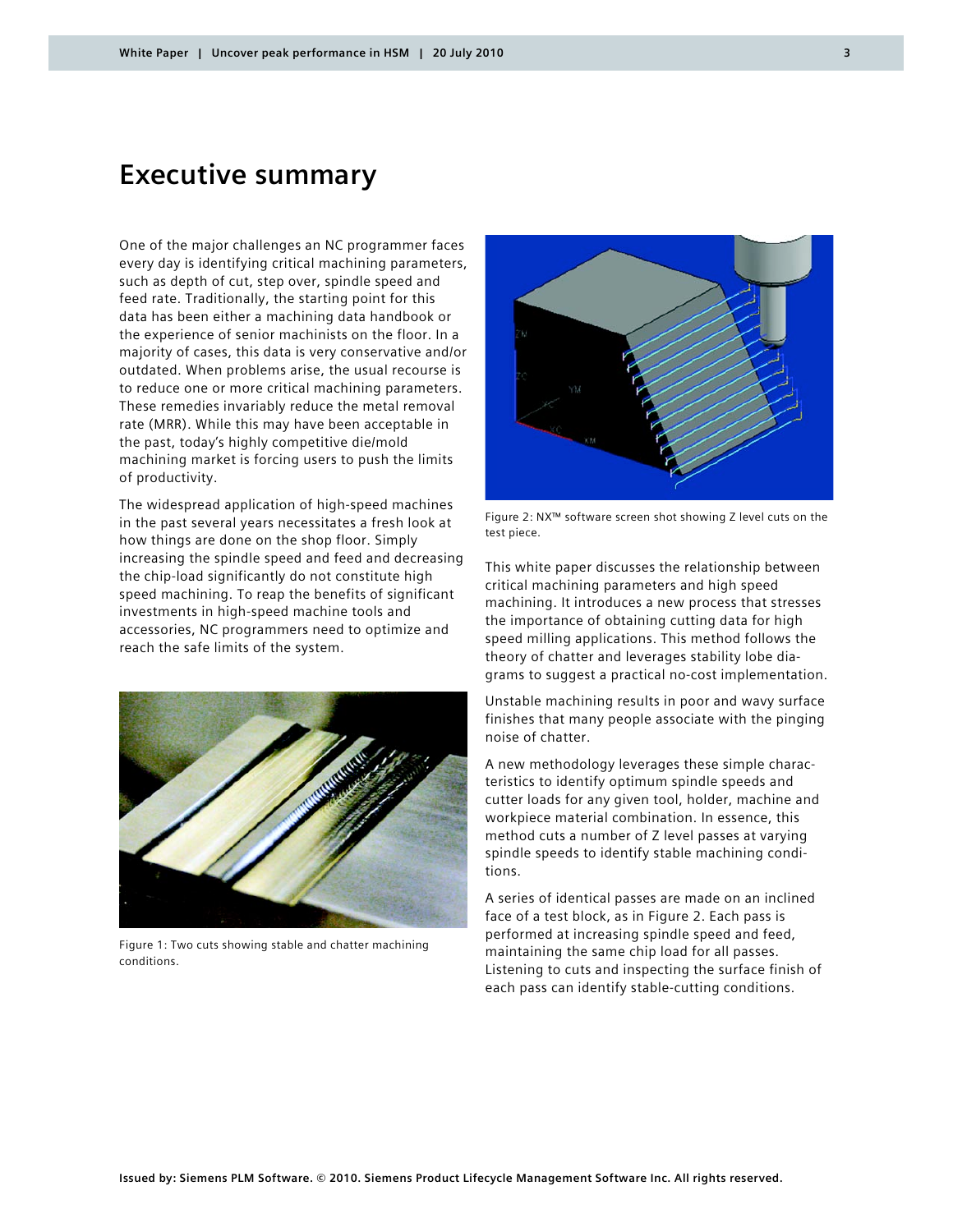Each horizontal line in Figure 3 shows a series of Z level passes at increasing spindle speeds. The parallel lines, as they go up, indicate increasing metal removal rates. The vertical lines indicate how you can find the limits at each identified stable spindle speed.

The trial conditions and cutting pass results are plotted in a stability lobe diagram (Figure 3). Based on the diagram and simple equations, the material removal rate (MRR) for each spindle speed and depth of cut combination can be calculated. Operating the system at peak MRR, and within safe and stable limits, ensures optimum utilization of machining equipment.



#### **Stability lobe diagram**

Figure 3: Trail cutting conditions shown on a stability lobe diagram.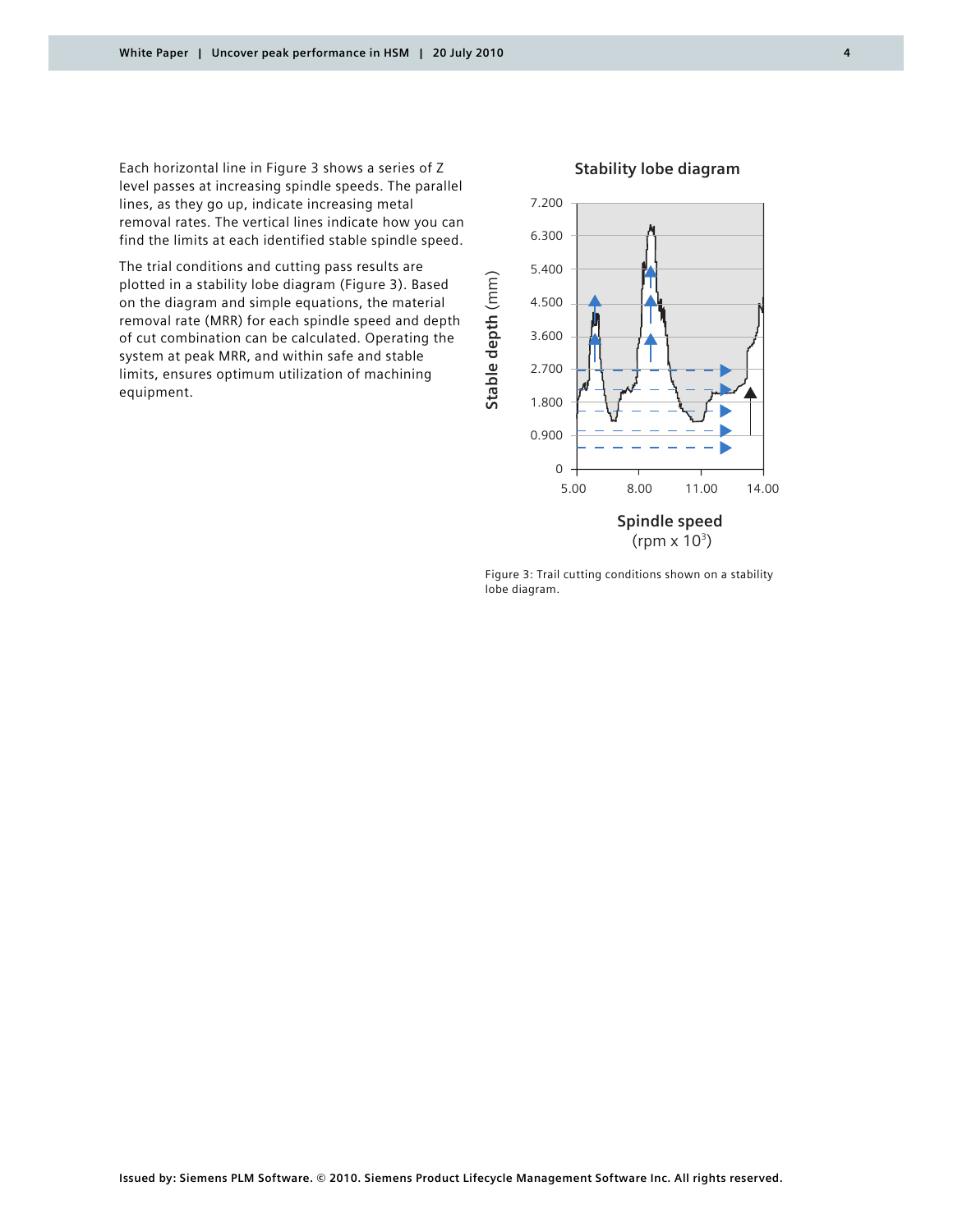## **A newly proposed process**

A newly proposed alternative was put into practice on a Makino V33. In this instance, a 10mm diameter Jabro Tornado Ball end Mill was analyzed. The length of the tool was set at 30mm on an HSK holder. A P20 workpiece measuring 82mm in length, 65mm in width and 48mm in height was used as a test piece. A 30-degree taper was cut on one side of the block to accommodate the holder and to view each cut distinctly.

For this example, assume a depth of cut equal to approximately 30 percent of the tool diameter. If there are other considerations limiting the load on the tool, follow the lesser one. Make sure the tool creates clear cusps to distinguish one depth from another. The height of the block should accommodate at least 12 depths of cut. The slope on the cutting side should clear the tool holder. The length of the block should be sufficient to hang off the vise to allow at least 10 side passes. The width should be sufficient to be able to see the cuts.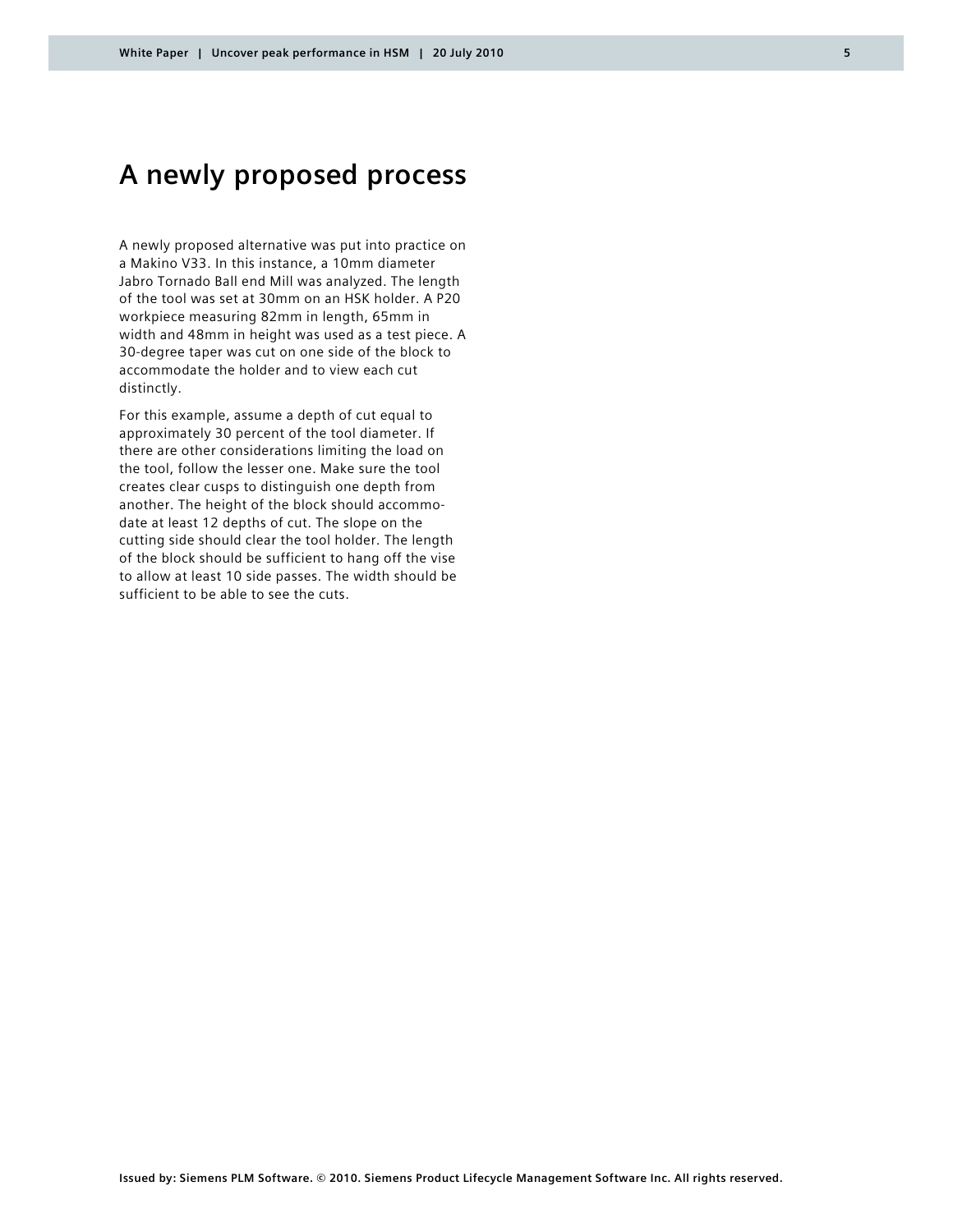#### **Picking up relevant data from the tool catalog**

#### **Cutting speed Vc**

| <b>Material</b>               | Seco<br>group no. | Slot milling<br>roughing<br>m/min | Helic./ramp<br>finishing<br>m/min | Side milling<br>roughing<br>m/min | Side milling<br>finishing<br>m/min | Copy milling<br>roughing<br>m/min | Copy milling<br>finishing<br>m/min |
|-------------------------------|-------------------|-----------------------------------|-----------------------------------|-----------------------------------|------------------------------------|-----------------------------------|------------------------------------|
| Soft steel                    | $1 - 2$           | $90/225*$                         | 250                               | 375                               | 450                                | 325                               | 500                                |
| <b>Normal steel</b>           | $3 - 4$           | 80/180*                           | 210                               | 310                               | 390                                | 280                               | 385                                |
| Tool steel <48 HRc            | $5 - 6$           | 50/160                            | 180                               | 280                               | 350                                | 240                               | 325                                |
| Hardened steel >48-56 HRc     | $\overline{7}$    | 125                               | 150                               | 250                               | 300                                | 200/170*                          | 280                                |
| Hardened steel >56-62 HRc     | $\overline{7}$    | 80                                | 90                                | 150                               | 175                                | 120/100*                          | 150                                |
| Hardened steel >62-65 HRc     | $\overline{7}$    | 50                                | 55                                | 80                                | 90                                 | 100/80*                           | 110                                |
| Hardened steel >65 HRc        | $\overline{7}$    | 35                                | 35                                | 55                                | 60                                 | $80/60*$                          | 85                                 |
| Stainless steel               | $8-9$             | 95                                | 100                               | 155                               | 200                                | 125                               | 210                                |
| Difficult stainless steel     | $10 - 11$         | 60                                | 70                                | 120                               | 145                                | 80                                | 125                                |
| Soft cast iron                | $12 - 13$         | 175                               | 185                               | 250                               | 285                                | 250                               | 345                                |
| Hard cast iron                | $14 - 15$         | 150                               | 160                               | 200                               | 245                                | 200                               | 290                                |
| Aluminium with <16% Si        | 16                | Max                               | Max                               | Max                               | Max                                | Max                               | Max                                |
| Aluminium with >16% Si        | 17                | 250                               | 280                               | 295                               | 325                                | 300                               | 345                                |
| <b>Super alloys</b>           | 20                | 50                                | 60                                | 80                                | 120                                | 100                               | 150                                |
| <b>Difficult super alloys</b> | 21                | 25                                | 30                                | 40                                | 50                                 | 50                                | 75                                 |
| <b>Titanium based alloys</b>  | 22                | 75                                | 80                                | 120                               | 145                                | 100                               | 170                                |
| <b>Graphite</b>               |                   | 600                               | 600                               | 600                               | 400                                | 800                               | 500                                |
| Plastic soft * *              |                   | 300                               | 400                               | 385                               | 450                                | Max                               | Max                                |
| Plastic hard * *              |                   | 150                               | 175                               | 190                               | 250                                | 200                               | 175                                |
| Copper                        |                   | 350                               | 450                               | 450                               | 550                                | Max                               | Max                                |

Refers to alternative tools in the tool selection table.

\* \* In case of melting of the plastic, reduce the cutting speed (in case of high wear as a result of added elements, reduce the cutting speed).

#### **Feed/tooth Fz Ø 8-10 mm**

| $1$ eeu/tootii i z o o-To Illiii |                   |                |                                      |                                      |                                       |                                      |                                       |
|----------------------------------|-------------------|----------------|--------------------------------------|--------------------------------------|---------------------------------------|--------------------------------------|---------------------------------------|
| <b>Material</b>                  | Seco<br>group no. |                | Helic./ramp<br>finishina<br>mm/tooth | Side milling<br>roughing<br>mm/tooth | Side milling<br>finishing<br>mm/tooth | Copy milling<br>roughing<br>mm/tooth | Copy milling<br>finishing<br>mm/tooth |
| Soft steel                       | $1 - 2$           | 0.090/0.045*   | 0.057                                | 0.081                                | 0.085                                 | 0.130                                | 0.117                                 |
| <b>Normal steel</b>              | $3 - 4$           | $0.80/0.042*$  | 0.053                                | 0.076                                | 0.079                                 | 0.121                                | 0.109                                 |
| Tool steel <48 HRc               | $5-6$             | $0.070/0.041*$ | 0.051                                | 0.072                                | 0.076                                 | 0.115                                | 0.105                                 |
| Hardened steel >48-56 HRc        | 7                 | 0.039          | 0.049                                | 0.070                                | 0.074                                 | $0.150/0.112*$                       | 0.101                                 |
| Hardened steel >56-62 HRc        | $\overline{7}$    | 0.036          | 0.045                                | 0.065                                | 0.068                                 | $0.120/0.104*$                       | 0.093                                 |
| Hardened steel >62-65 HRc        | $\overline{7}$    | 0.030          | 0.038                                | 0.054                                | 0.057                                 | $0.100/0.086*$                       | 0.078                                 |
| Hardened steel >65 HRc           | $\overline{7}$    | 0.030          | 0.038                                | 0.054                                | 0.057                                 | 0.090/0.086*                         | 0.078                                 |
| <b>Stainless steel</b>           | $8-9$             | 0.045          | 0.057                                | 0.081                                | 0.085                                 | 0.091                                | 0.117                                 |
| Difficult stainless steel        | $10 - 11$         | 0.042          | 0.053                                | 0.076                                | 0.079                                 | 0.085                                | 0.109                                 |
| Soft cast iron                   | $12 - 13$         | 0.045          | 0.057                                | 0.081                                | 0.085                                 | 0.104                                | 0.117                                 |
| Hard cast iron                   | $14 - 15$         | 0.042          | 0.053                                | 0.076                                | 0.079                                 | 0.097                                | 0.109                                 |
| Aluminium with <16% Si           | 16                | 0.060          | 0.076                                | 0.108                                | 0.113                                 | 0.173                                | 0.156                                 |
| Aluminium with >16% Si           | 17                | 0.050          | 0.063                                | 0.090                                | 0.095                                 | 0.144                                | 0.130                                 |
| <b>Super alloys</b>              | 20                | 0.040          | 0.050                                | 0.072                                | 0.076                                 | 0.081                                | 0.104                                 |
| <b>Difficult super alloys</b>    | 21                | 0.036          | 0.045                                | 0.065                                | 0.068                                 | 0.073                                | 0.093                                 |
| <b>Titanium based alloys</b>     | 22                | 0.042          | 0.053                                | 0.076                                | 0.079                                 | 0.085                                | 0.109                                 |
| Graphite                         |                   | 0.055          | 0.069                                | 0.099                                | 0.104                                 | 0.159                                | 0.143                                 |
| <b>Plastic soft</b>              |                   | 0.050          | 0.063                                | 0.090                                | 0.095                                 | 0.144                                | 0.130                                 |
| <b>Plastic hard</b>              |                   | 0.045          | 0.057                                | 0.081                                | 0.085                                 | 0.123                                | 0.117                                 |
| Copper                           |                   | 0.048          | 0.061                                | 0.086                                | 0.091                                 | 0.138                                | 0.124                                 |

\* Refers to alternative tools in the tool selection table.

Figure 4: Tables showing manufacturer's recommended cutting data.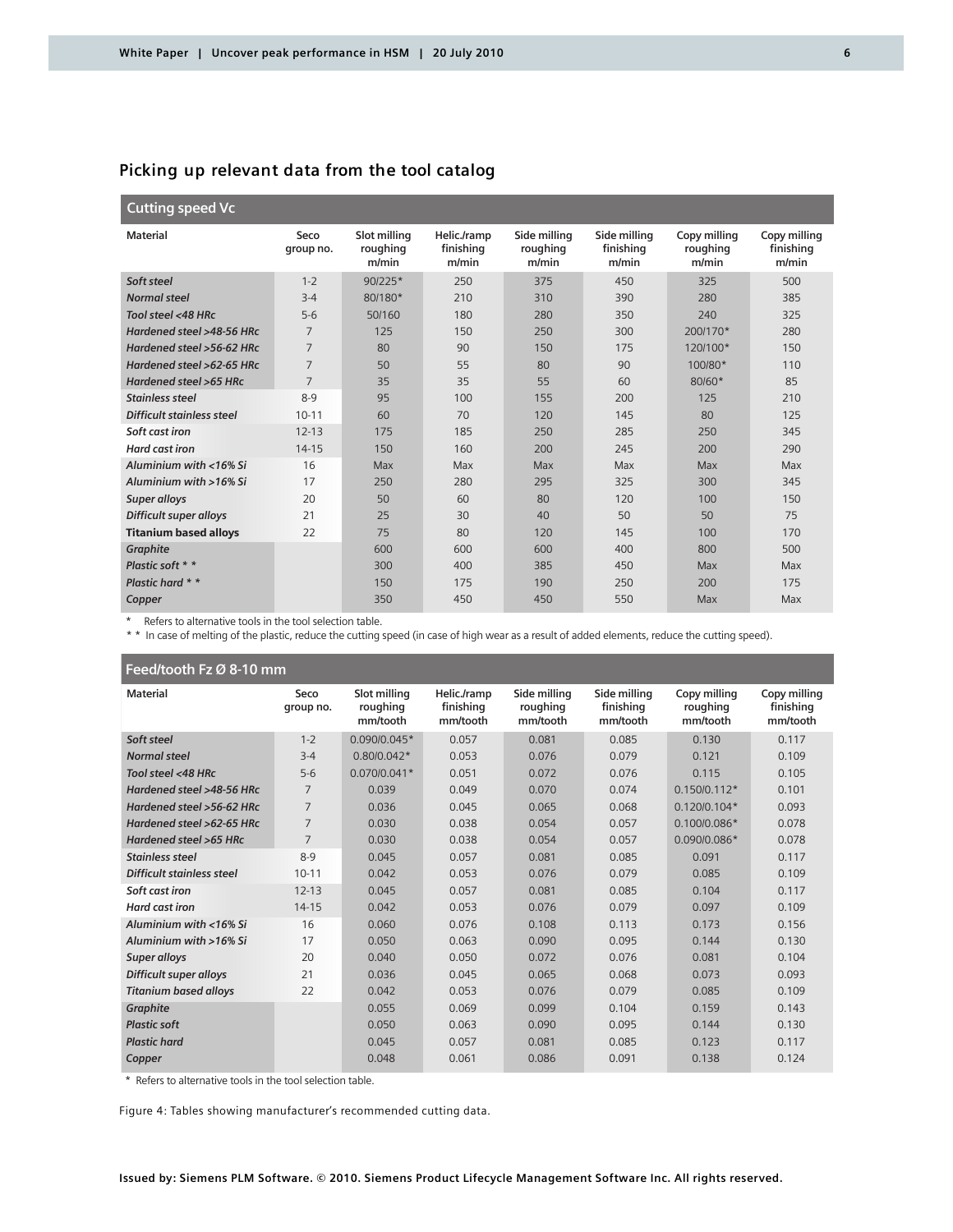The tool manufacturer provides two very important pieces of information: the maximum cutting speed and the chip load. The maximum cutting speed depends on the type of coating on the tool and the maximum temperature it can safely withstand. The chip load (feed/tooth) is based on the material and the geometry of the tool tip.

According to the accompanying table, the maximum cutting speed is 280mm/min and the chip load is 0.072mm/teeth. This example assumed side rough milling conditions for the trial.

In order not to violate the maximum cutting speed, you need to stay below 9000 rpm.

(Note: This can be increased for finishing conditions.)

*Maximum\_RPM = Max\_Cutting\_Speed\_in\_mm/min*  $π*$ *Tool Diameter* 

*Maximum\_RPM = 280\*103 = 8912 ≈ 9000*  $\pi$ <sup>\*</sup>10

#### **Narrowing the trial range**

For these trials, the spindle speed was varied from 6000 to 11500 at intervals of 500 rpm. The maximum rpm was increased to keep the results applicable to finishing conditions as well. The depth of cut for each Z level cut was 4mm. The program was manually edited to reflect the changing spindle speed at each cut level.

#### **Keeping a constant chip load**

The feed was correspondingly adjusted to maintain constant feed/teeth throughout the trial.

*Feed\_mm/min = Feed\_per\_Teeth \* Number\_of\_Teeth \* RPM*

#### **Machining**

An initial cut with a 0.5mm side stepover was cut on the slope. The side stepover was adjusted on the X offset register of the machine. This eliminates the need for a new program for each cycle.

The initial cut with 0.5mm stepover was repeated once again to allow similar starting conditions for each cycle. This cut produced stable cutting conditions throughout the slope. (Some of the cuts were dull at the bottom of the cusp due to decreased cutting speed.)

The stepover was increased to 1mm and the cycle was repeated. Even though the stability lobe diagram predicts stable-machining conditions at all spindle speeds, very low chatter signals were noticed at both extremes of the spindle speed. This process was repeated with increasing stepover values until severe chatter signals were noticed at 2mm. This cycle clearly showed stable cutting at 7000 rpm and 9500 rpm.

The stepover was progressively increased all the way to 3mm. The cuts at 7000 and 9500 rpm remained stable.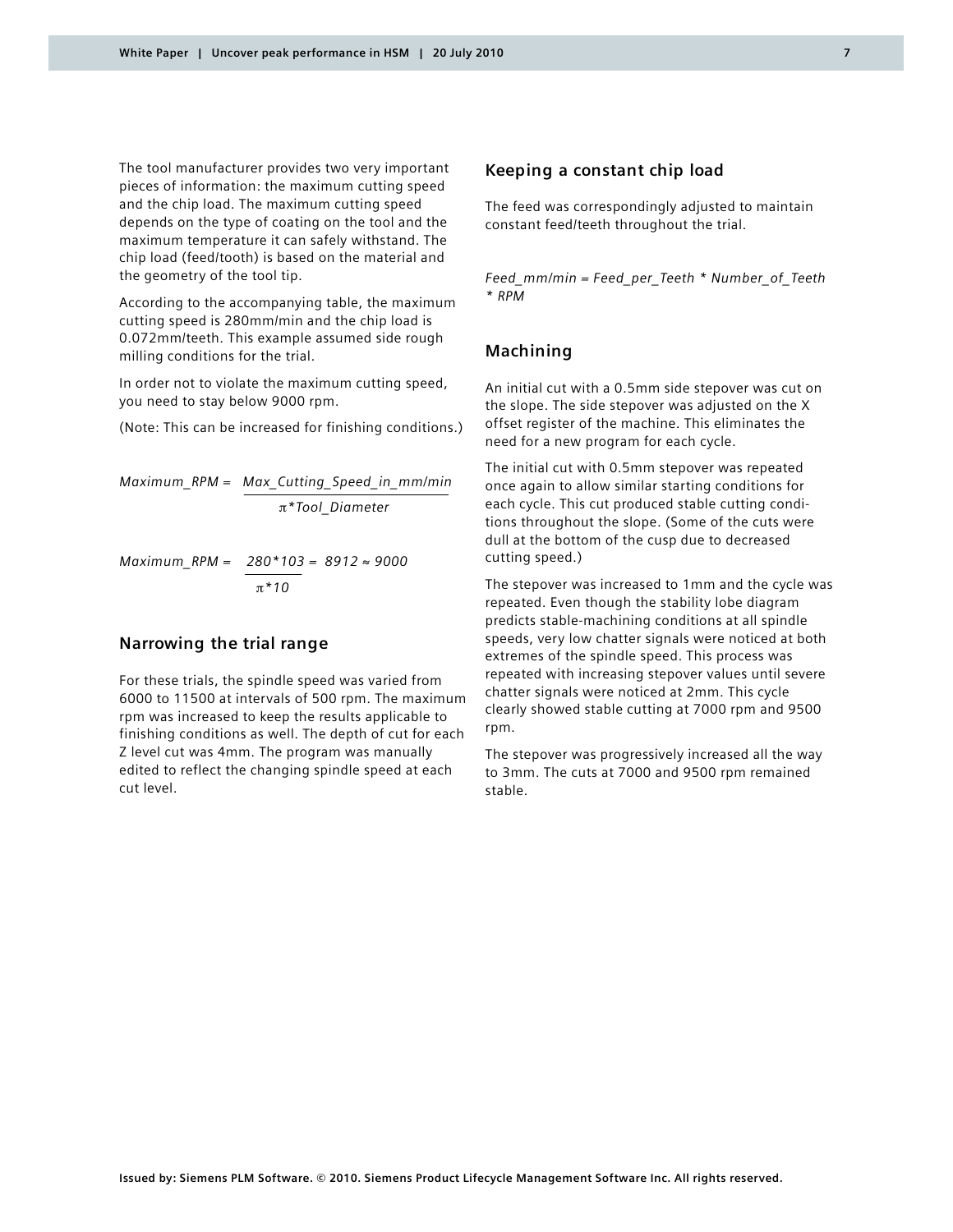#### **The results**

The part in Figure 5 shows stable and unstable machining conditions. This indicates a 4mm depth of cut and 3mm side step. Notice that the third and eighth steps indicate clean cuts at 7000 rpm and 9500 rpm.

Note: The stability lobe diagram shown in Figure 6 was computed for the same tool/holder/machine set up. Notice that the actual behavior follows the general predicted pattern but the actual numbers are off by around 1000 rpm.



Figure 5: The final proof.

| Spindle<br>speed | Feed<br>rate | Chip<br>load | Depth<br>of cut |     | Side step over (mm) |     |     |     |     |     |                |
|------------------|--------------|--------------|-----------------|-----|---------------------|-----|-----|-----|-----|-----|----------------|
| (rpm)            | (mm/min)     | (mm/teeth)   | (mm)            | 0.5 | 1.0                 | 1.5 | 2.0 | 2.5 | 3.0 | 3.5 |                |
| 6000             | 840          | 0.072        | $\overline{4}$  |     |                     |     |     |     |     |     | Stable         |
| 6500             | 910          | 0.072        | 4               |     |                     |     |     |     |     |     |                |
| 7000             | 980          | 0.072        | $\overline{4}$  |     |                     |     |     |     |     |     | Slight chatter |
| 7500             | 1050         | 0.072        | 4               |     |                     |     |     |     |     |     | Severe chatter |
| 8000             | 1120         | 0.072        | 4               |     |                     |     |     |     |     |     |                |
| 8500             | 1190         | 0.072        | 4               |     |                     |     |     |     |     |     |                |
| 9000             | 1260         | 0.072        | 4               |     |                     |     |     |     |     |     |                |
| 9500             | 1330         | 0.072        | $\overline{4}$  |     |                     |     |     |     |     |     |                |
| 10000            | 1400         | 0.072        | 4               |     |                     |     |     |     |     |     |                |
| 10500            | 1470         | 0.072        | 4               |     |                     |     |     |     |     |     |                |
| 11000            | 1540         | 0.072        | 4               |     |                     |     |     |     |     |     |                |
| 11500            | 1610         | 0.072        | 4               |     |                     |     |     |     |     |     |                |

Figure 6: Stability lobe diagram.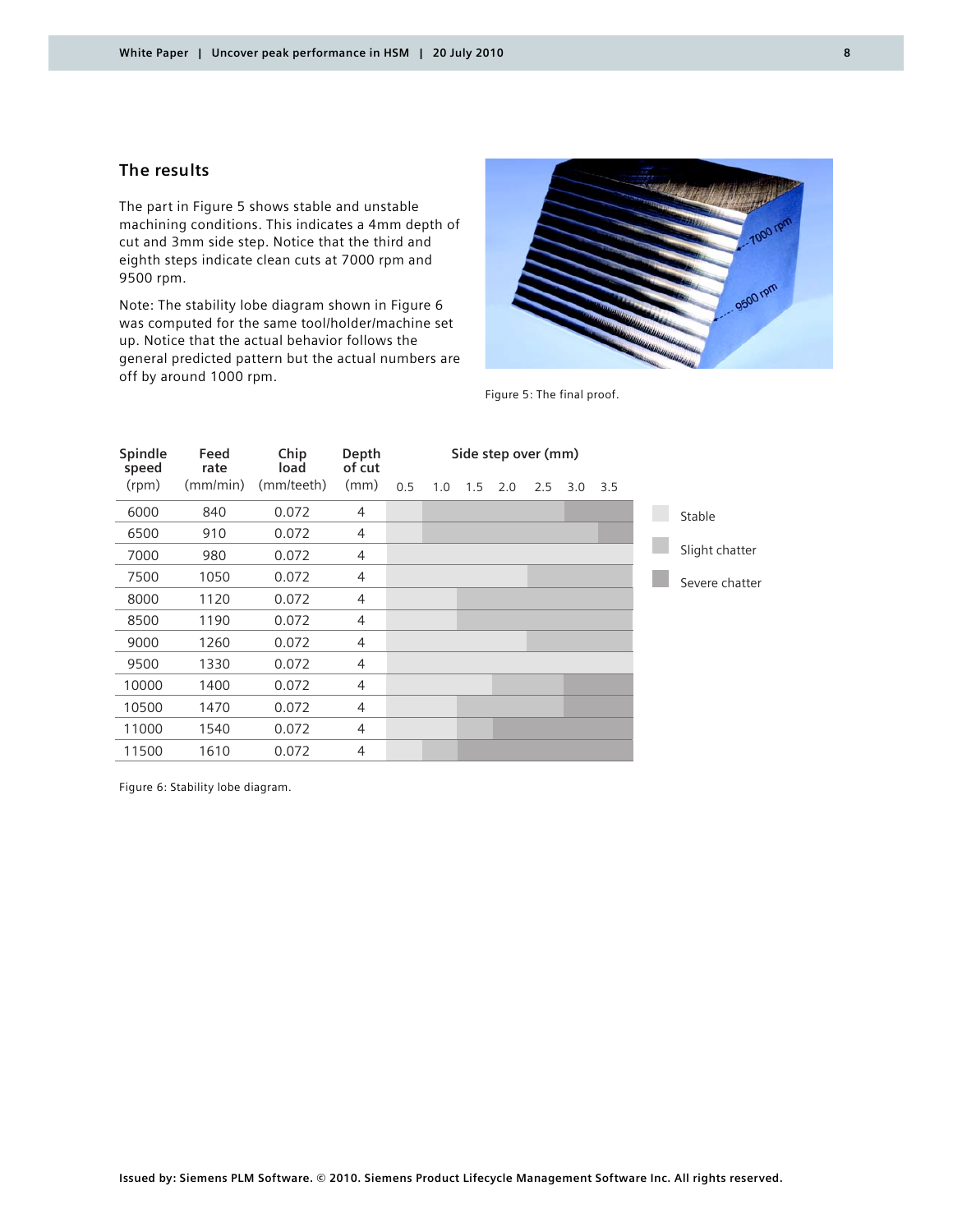## **Conclusion**

The stability lobe diagram is a useful tool for identifying stable cutting conditions at varying spindle speeds and MRRs (material removal rates). The diagram can be used to find the maximum allowable MRR, a key performance indicator for machining efficiency, for a given spindle speed. It is important to note that stable machining can be achieved at any RPM, but at the cost of MRR. A global view of the stability lobe diagram, either computed with chatter prediction hardware tools or by the method prescribed in this white paper, helps users achieve high MRRs at certain stable RPMs.

#### **Reducing speed may not be the most efficient remedy for chatter**

In many cases, when chatter is encountered, machinists tend to reduce spindle speed to eliminate chatter. While this technique will result in a stable cutting condition, it may not be the most efficient. Instead, it is often possible to increase the spindle speed, which will eliminate chatter, while also improving cutting efficiency.

In the diagram below, slight chatter is encountered at Point A (8,000 rpm with 2.0mm side step over). Outside of re-programming the part with a smaller step over, there are two easy options to remedy the chatter, either decrease or increase the spindle speed. Because the lobe diagram clearly illustrates that a stable cutting condition can be achieved by increasing the spindle speed, this is best option because it is more efficient.

| Spindle<br>speed | Feed<br>rate | Chip<br>load | Depth<br>of cut |     |     |     |     | Side step over (mm) |     |     | Option 1:                                                                  |
|------------------|--------------|--------------|-----------------|-----|-----|-----|-----|---------------------|-----|-----|----------------------------------------------------------------------------|
| (rpm)            | (mm/min)     | (mm/teeth)   | (mm)            | 0.5 | 1.0 | 1.5 | 2.0 | 2.5                 | 3.0 | 3.5 | Reduce spindle speed to 7,500 rpm.<br>Chatter is eliminated, but machining |
| 6000             | 840          | 0.072        | $\overline{4}$  |     |     |     |     |                     |     |     | efficiency is decreased.                                                   |
| 6500             | 910          | 0.072        | 4               |     |     |     |     |                     |     |     |                                                                            |
| 7000             | 980          | 0.072        | 4               |     |     |     |     |                     |     |     |                                                                            |
| 7500             | 1050         | 0.072        | $\overline{4}$  |     |     |     |     |                     |     |     |                                                                            |
| 8000             | 1120         | 0.072        | 4               |     |     |     | A   |                     |     |     |                                                                            |
| 8500             | 1190         | 0.072        | $\overline{4}$  |     |     |     |     |                     |     |     |                                                                            |
| 9000             | 1260         | 0.072        | 4               |     |     |     |     |                     |     |     |                                                                            |
| 9500             | 1330         | 0.072        | $\overline{4}$  |     |     |     |     |                     |     |     | Option 2:<br>Increase spindle speed to 9,000 rpm.                          |
| 10000            | 1400         | 0.072        | 4               |     |     |     |     |                     |     |     | Chatter is eliminated, but machining                                       |
| 10500            | 1470         | 0.072        | 4               |     |     |     |     |                     |     |     | efficiency is improved.                                                    |
| 11000            | 1540         | 0.072        | 4               |     |     |     |     |                     |     |     |                                                                            |
| 11500            | 1610         | 0.072        | 4               |     |     |     |     |                     |     |     |                                                                            |

Figure 7: An increase in spindle speed results in stable cutting condition and improved machining efficiency.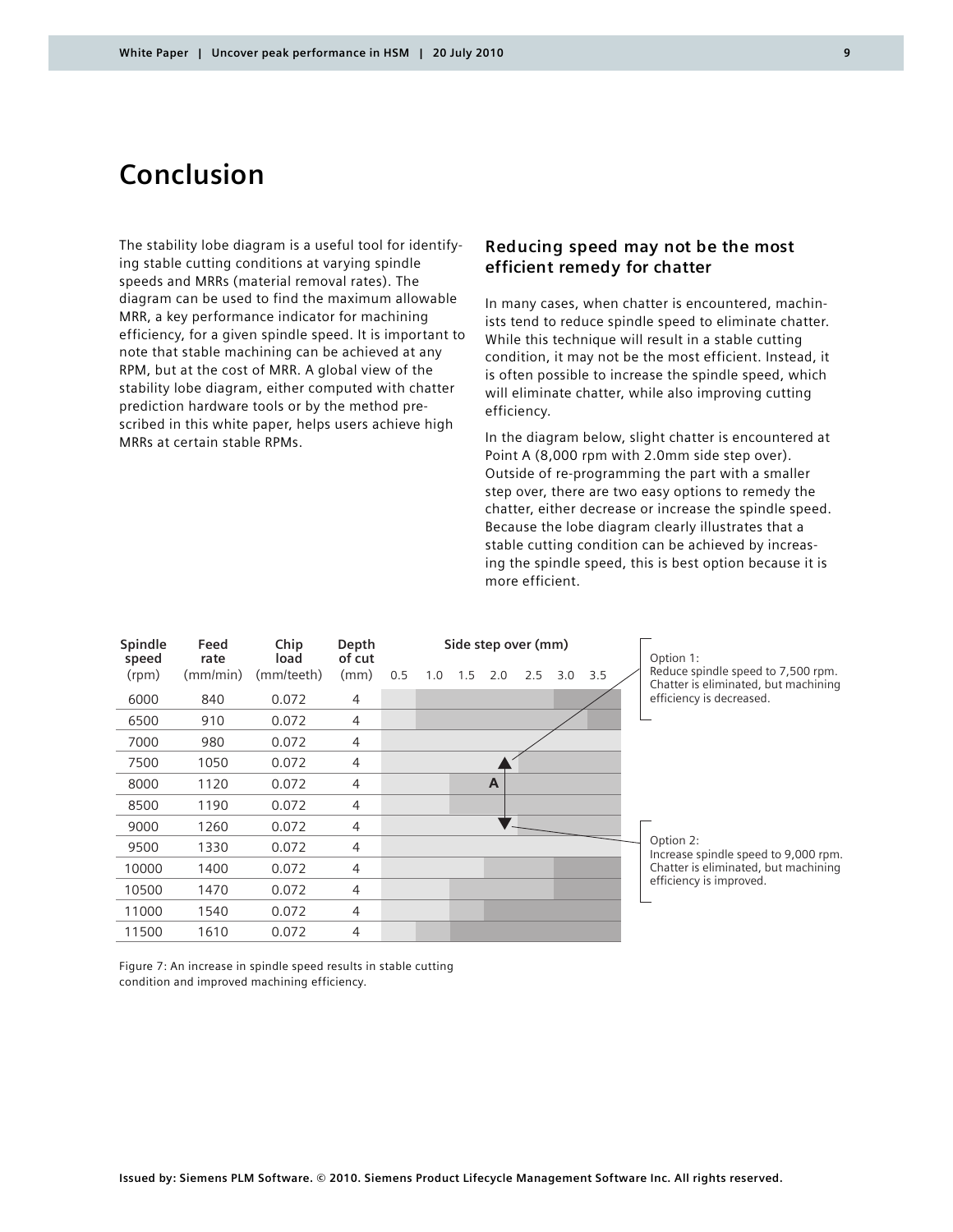#### **Machining at higher speeds may not be the most efficient**

Often times, when using high speed machines, the inclination is to run the machine at its top permissible speed. While chatter free conditions can be achieved at extreme speeds, the machining efficiency as measured by the MRR (material removal rate) can be quite low.

*Material\_Removal\_Rate = Feed\_rate\_mm/min \* Depth\_of\_Cut\_mm \* Side\_Step\_Over\_mm*

In the diagram below, stable cutting is achieved at 11,500 rpm with 0.5mm side step over (Point A). Because the spindle is running at a high rpm, it is quite common to assume that the system is performing efficiently. However, as illustrated in the lobe diagram, this is not the case. Point B, a much slower rpm but with a greater depth of cut results in nearly six times greater machining efficiency.

#### **Usage notes**

- Follow practical, repeatable conditions (for example, tighten the collet-holder with the same torque every time). This needs to be repeated for every tool/holder/machine combination. While this sounds like a lot, it can easily pay off.
- The sweet spots are transferable to other workpiece materials directly. The corresponding maximum depth of cut and stepover values will vary.
- You could replace the tool with a similar replacement tool from the same manufacturer. The results are still valid. It is true for holders as well.
- Reset the tool length as close as possible to the testing conditions.
- You could increase the depth of cut while decreasing the stepover correspondingly and vice-versa.
- Do not use this data on thin walled parts since the natural frequency of the part being machined changes during the machining process.

| Spindle<br>speed | Feed<br>rate | Chip<br>load | Depth<br>of cut | Side step over (mm) |     |     |     |     |     |     |  |                                  |
|------------------|--------------|--------------|-----------------|---------------------|-----|-----|-----|-----|-----|-----|--|----------------------------------|
| (rpm)            | (mm/min)     | (mm/teeth)   | (mm)            | 0.5                 | 1.0 | 1.5 | 2.0 | 2.5 | 3.0 | 3.5 |  |                                  |
| 6000             | 840          | 0.072        | 4               |                     |     |     |     |     |     |     |  | Chatter-free machining at 9,500  |
| 6500             | 910          | 0.072        | 4               |                     |     |     |     |     |     |     |  | rpm with 3.5mm side step over    |
| 7000             | 980          | 0.072        | 4               |                     |     |     |     |     |     |     |  | $MRR = 18,620mm^{3}/min$         |
| 7500             | 1050         | 0.072        | 4               |                     |     |     |     |     |     |     |  |                                  |
| 8000             | 1120         | 0.072        | 4               |                     |     |     |     |     |     |     |  |                                  |
| 8500             | 1190         | 0.072        | 4               |                     |     |     |     |     |     |     |  |                                  |
| 9000             | 1260         | 0.072        | 4               |                     |     |     |     |     |     |     |  |                                  |
| 9500             | 1330         | 0.072        | 4               |                     |     |     |     |     |     | B   |  |                                  |
| 10000            | 1400         | 0.072        | 4               |                     |     |     |     |     |     |     |  | Chatter-free machining at 11,500 |
| 10500            | 1470         | 0.072        | 4               |                     |     |     |     |     |     |     |  | rpm with .5mm side step over     |
| 11000            | 1540         | 0.072        | 4               |                     |     |     |     |     |     |     |  | $MRR = 3,220mm^{3}/min$          |
| 11500            | 1610         | 0.072        | 4               | A                   |     |     |     |     |     |     |  |                                  |

Figure 8: Stable machining at a slower rpm with a greater depth of cut is much more efficient than machining at a much higher rpm with a lighter depth of cut.